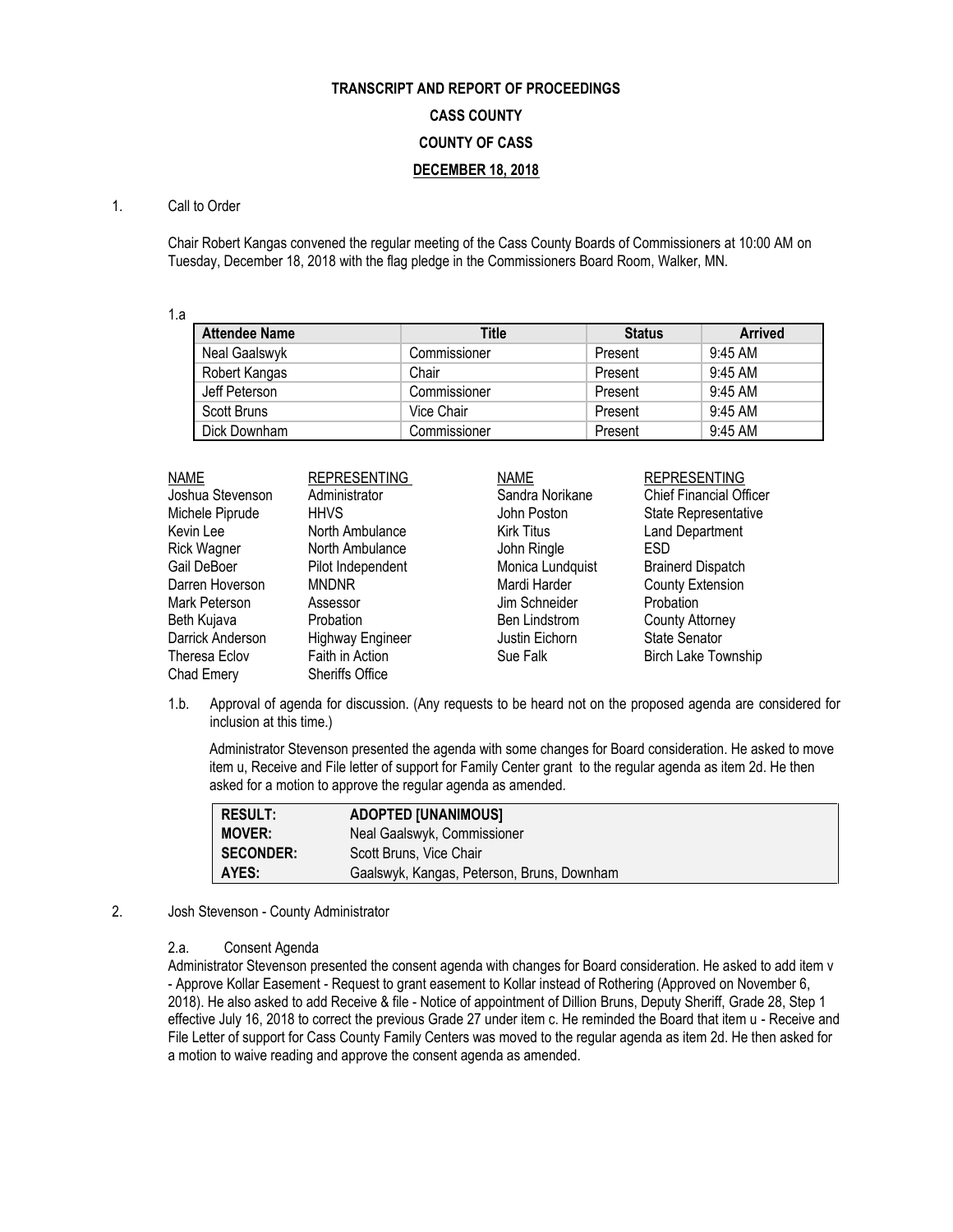Approve - Minutes of December 6th, 2018

Approve – Auditor Warrants dated November 15, 2018 in the amount of \$314,374.33

Approve – Auditor Manual Warrants/Voids/Corrections (Batch 1) dated November 2018 in the amount of \$240,866.24

Approve – Auditor Warrants dated November 21, 2018 in the amount of \$378,687.40

Approve – Auditor Warrants dated November 29, 2018 in the amount of \$114,983.85

Approve – Auditor ACH (P2 2018 Final) dated December 3, 2018 in the amount of \$4,943,963.44

Approve – Auditor Manual Warrants/Voids/Corrections (Batch 2) dated November 2018 in the amount of \$369,723.68

Receive & File – November 2018 Monthly budget reports.

Approve – Auditor Warrants dated December 6, 2018 in the amount of \$447,911.08

Approve – HHVS IFS Auditor Warrants dated November 16, 2018 in the amount of \$105,653.19

Approve – HHVS IFS-SSIS Auditor Warrants dated November 16, 2018 in the amount of \$204,924.57

Approve – HHVS IFS-SSIS Special Auditor Warrants dated November 21, 2018 in the amount of \$1,114.00

Approve – HHVS IFS-SSIS Testing dated November 16, 2018 in the amount of \$1.00

Approve – HHVS IFS- Manual Warrants/Voids/Corrections dated November 2018 in the amount of \$2,194.39

Approve – HHVS IFS Auditor Warrants dated November 30, 2018 in the amount of \$107,141.23

Approve – HHVS IFS-SSIS Auditor Warrants dated November 30, 2018 in the amount of \$104,304.44

Approve – HHVS IFS Special Auditor Warrants dated December 6, 2018 in the amount of \$525.67

Approve –TRIAD HR Consulting grade rating for Elections Administrator, Grade 34, effective December 12, 2018 currently assigned to Sharon Anderson, Grade 34, Step 10 at the current rate of \$44.39. This rate will remain in effect until the assigned position warrants a change.

Approve – Grade rating with Dorothy Person, TRIAD HR Consulting, for the position of AIS Lake Technician, Grade (TBD).

Receive & file - Notice of appointment of Dillion Bruns, Deputy Sheriff, Grade 28, Step 1 effective July 16, 2018.

Receive & file – Notice of probation completion for Michael Little, Deputy Auditor Treasurer II – Real Estate Technician, Grade 24, Step 2, effective December 12, 2018

Receive & file - Notice of probation completion for Amber Shaw, Licensed Practical Nurse, Grade 17, Step 02, effective December 1, 2018.

Receive & file - Notice of appointment of Holli Hemphill to County Agency Social Worker, Grade 30, Step 1 vacated by Melissa Stenberg, effective January 7, 2019.

Tobacco:

Woby's Off-Sale Liquor #3673 – Casey's Retail Company – Pillager

Bigfoot Gas and Gifts, Inc – Bigfoot Gas and Gifts, LLC – Remer (City)

Pillsbury Junction – Staples Express, LLC – Pillager

Station 371, Inc – Station 371, Inc – Pine River (City)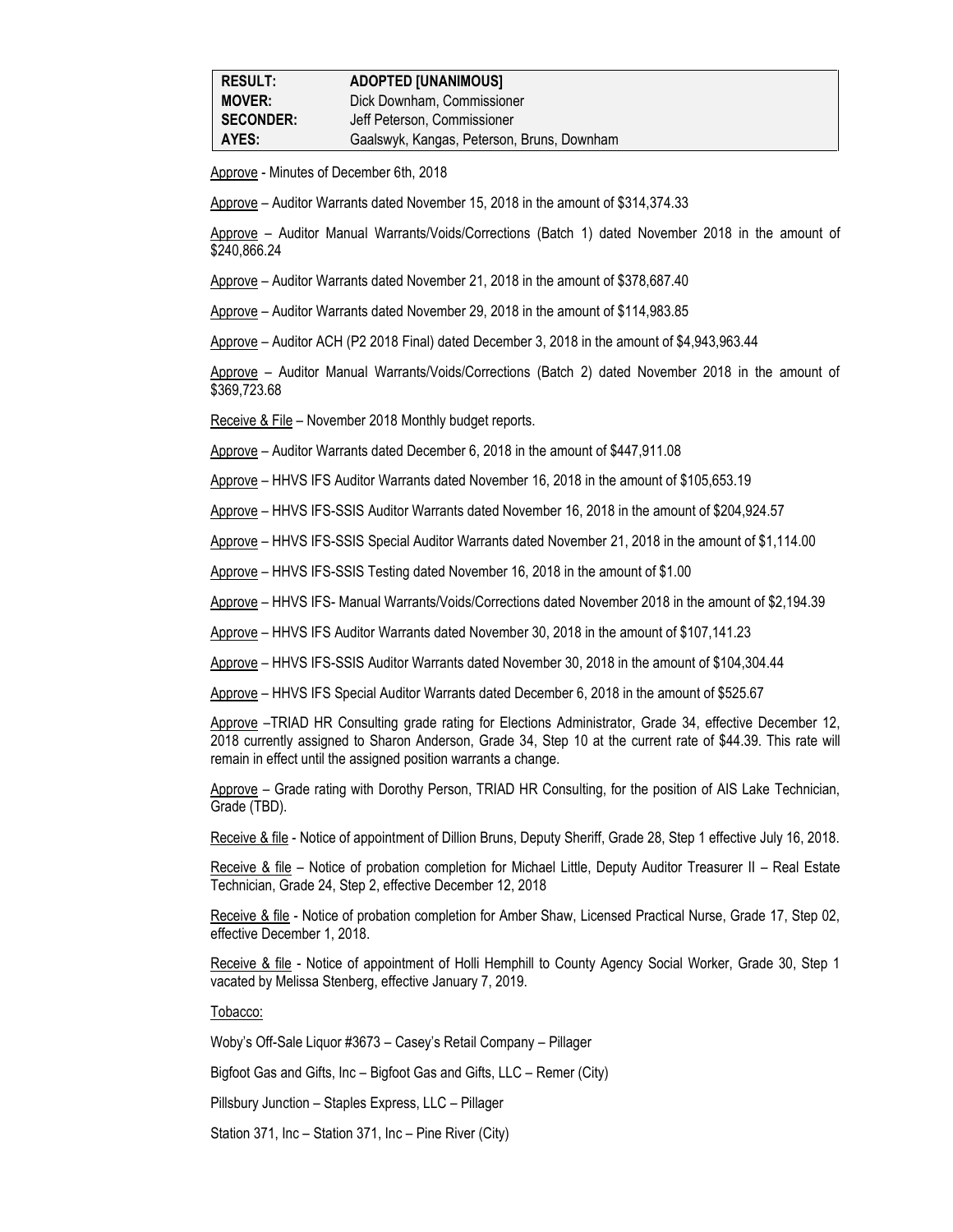Moondance Events – Moondance Jam, Inc – Turtle Lake

64 Stop, Inc – Gary Dauer – Meadowbrook

Mule Lake Store, LLC – Judy Leeds – Wabedo

**The tobacco licenses listed below are contingent upon receiving proper documentation and fees.**

Jake's Gull Lake – Gull Lake Jakes, Inc - Fairview

Approve: Capital Fund Activity:

MCIT Insurance Proceeds (Deep Portage Fire Pump) \$43,550

KRD Trucking (Pine River Stabilization Reimbursement) \$108,594

Arrowhead Builders (Longville HWY) \$50.67

Brothers Fire & Security (Deep Portage Fire Pump) \$70,870

Mark Beard (various capital) \$2,950

HY-TEC (Longville HWY) \$61,700

North Country Electrical Services (Courthouse Security Grant) \$11,868

Approve - Joint Powers Agreement with the State of Minnesota for aerial seeding and other forest management activities.

Approve – Memorandum of Agreement with Teresa Watson to provide physical and occupational therapy services.

Approve – Dog Hearing Officer contract for 2019 with Attorney Franz Vancura.

Approve – Contract with Terry Freeman as Cass County Surveyor for 2019.

Approve – 2019 Medical Examiner contract with Dr. Michael B. McGee, M.D. as Medical Examiner of Cass County.

Approve – Agreement with Joe Krecklau to provide County Staff up to Four (4) Training Sessions for Facility Maintenance inspection and Site Evaluation for the Cass County Solid Waste Transfer Station in Pine Rive at a rate of \$100 per session.

Approve - Assessor's Office Abatements

2018 Alice Moe, 19-026-3201, Kego Twp, Damage Abatement

Current \$2,566.00, Proposed \$1,976.00, Tax \$ Change (\$590.00)

Approve – Children's Mental Health Respite Care Grant Contract with the State of Minnesota Department of Human Services for designing and providing planned and/or emergency children's mental health respite care services for eligible children and families.

Authorize - 25% Fund use in the amount of \$3,400 for environmental education at Deep Portage:

Walker-Hackensack-Akeley Elementary 4<sup>th</sup> grade

Accept- Donation in the amount of \$250.00 towards the Veterans Transportation Program from the Boy River American Legion Post 458.

Accept – Donation of duffel bags from Cass County resident to be given to children being removed from their homes.

Accept – Donation in the amount of \$50.00 from the Mildred Bible Chapel for the Chaplaincy Initiative.

Receive and File – November 2018 Interest Report

2.b. Establish 2019 Elected Official Compensation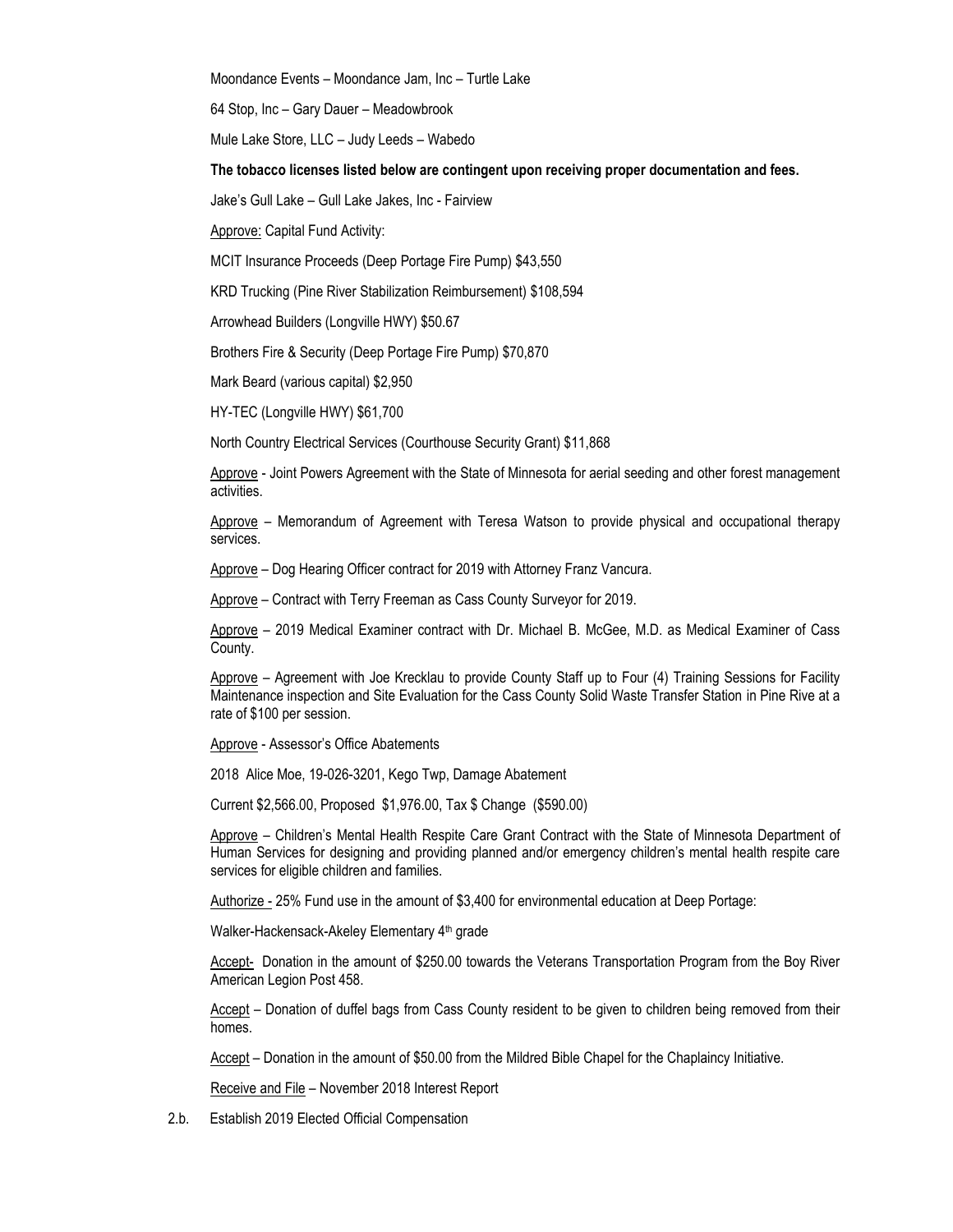Administrator Stevenson presented Resolutions 53-18 and 54-18 for Board consideration. He noted that 54-18 had a typo including the names of Commissioners that made motions in the past. He also noted that cost of living increases for the Board and elected officials were at 2.5% consistent with current labor agreements. He reported that a recent market study required step increases for the County Attorney to remain competitive with neighboring County compensation for the position. He then asked for a motion to adopt Resolutions 53-18 and 54-18 establishing elected officials compensation.

Commissioner Downham offered Resolution No. 53 - 18 and moved its adoption, Commissioner Bruns seconded:

#### Resolution establishing compensation for County Commissioners

Whereas: County Commissioners may receive per diem payment and reimbursement for necessary expenses in performing the duties of the office as set forth by this resolution of the County Board pursuant to legal authority of Minnesota Statutes 375.055-375.065, and 471.665, and

Whereas: Cass County Board Resolution No. 29-94 (Amended), dated June 7, 1994 recognizes the Attorney General opinion regarding the interpretation and intent of laws governing County Commissioner compensation per diem allowance, and

Whereas: The following compensation is consistent with Cass County labor settlements, non-union adjustments, budgetary guidelines for 2018, and applicable State statutes.

Now, Therefore, Be it Resolved:

1. That the year 2019 Cass County rate of per diem payment shall be \$75.00 per day for attendance at one or more of the following:

a. County board meetings (except the first regular monthly board meeting, board of auditors, board of equalization, or

canvassing board)

b. For service by individual County Commissioners on any board, committee or commission of county government including committees of the board pursuant to the official list of committee and board assignments adopted in January of each year

c. While acting on any committee or attending a meeting under the direction of the board

d. For the performance of services by individual County Commissioners when required by law.

2. That In lieu of County provided per diems nothing herein shall be construed to prohibit the receipt of per diem payments by Commissioners that might serve on other bodies of government for which additional compensation is separately authorized by statute in the performance of duties for a statutorily separate body with independent authority to compensate its members.

3. That the year 2019 annual salary shall be \$26,766.73

4. That this resolution shall be in full force and effect January 01, 2019 through December 31, 2019.

Resolution No. 53 -18 was adopted by majority vote: Ayes: Peterson, Downham, Kangas, Bruns, Gaalswyk Nays: None.

Commissioner Downham offered Resolution No. 54 -18 and moved its adoption, Commissioner Bruns seconded:

Resolution establishing compensation for elected Department Heads

Whereas:Minnesota Statute 386.015 provides in part for the establishment of the annual compensation of the County Recorder, and

Whereas:Minnesota Statute 387.20 provides in part for the establishment of the annual compensation of the County Sheriff, and

Whereas:Minnesota Statute 388.18 provides in part for the establishment of the annual compensation of the County Attorney, and

Whereas:The following salaries are consistent with Cass County labor settlements, non-union adjustments, and budgetary guidelines for 2018.

Now, Therefore, Be It Resolved:

1. That the year 2019 salaries for the individuals indicated are hereby established as follows:

|                                 | 01/01/19   | 07/01/19   |
|---------------------------------|------------|------------|
| County Attorney - Ben Lindstrom |            |            |
| Grade                           | 50         | 50         |
| Step                            | 05         | 06         |
| Monthly rate                    | 9,141      | 9,415      |
| Annual rate                     | 109,678.40 | 112,964.80 |
| County Sheriff - Tom Burch      |            |            |
| Grade                           | 46         | 46         |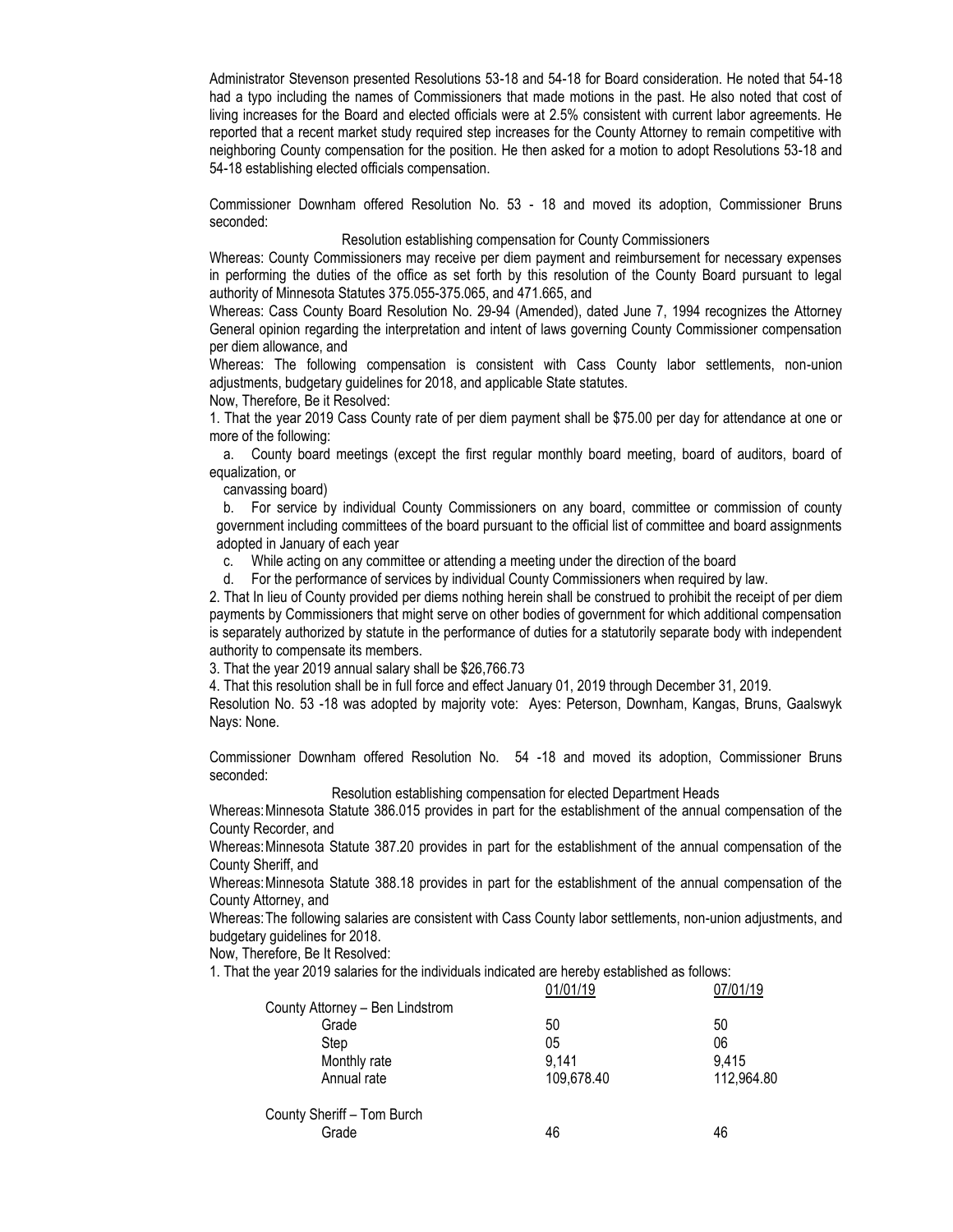| Step                          | 10         | 10         |
|-------------------------------|------------|------------|
| Monthly rate                  | 9,415      | 9,415      |
| Annual rate                   | 112,964.80 | 112,964.80 |
| County Recorder - Katie Norby |            |            |
| Grade                         | 34         | 34         |
| Step                          | 10         | 10         |
| Monthly rate                  | 6,604      | 6,604      |
| Annual rate                   | 79,227.20  | 79,227.20  |

2. That these elected officials are additionally eligible for an annual longevity payment in accordance with the current Cass County Personnel Policy Rules.

3. That this resolution shall be in full force and effect January 01, 2019 through December 31, 2019.

Resolution No. 54 – 18 was adopted by majority vote: Ayes: Peterson, Downham, Kangas, Bruns, Gaalswyk Nays: None.

| <b>RESULT:</b>   | <b>APPROVED [UNANIMOUS]</b>                |
|------------------|--------------------------------------------|
| <b>MOVER:</b>    | Dick Downham, Commissioner                 |
| <b>SECONDER:</b> | Scott Bruns, Vice Chair                    |
| AYES:            | Gaalswyk, Kangas, Peterson, Bruns, Downham |

2.c. Authorize Citizen per diem for 2019

Administrator Stevenson provided information on citizen per diems to the Board. He noted that the 2019 recommended per diem for Board appointed committees is \$75.00 per day (same as commissioners per diem) with meals and mileage per Cass County Personnel Rules and Policies. He also noted that due to the average meeting and field visit time for the Cass County Planning Commission in comparison to neighborhood trends, the 2019 recommended per diem is \$150.00 per day for regularly scheduled monthly meetings and field visits. He reported that all other Planning Commission meetings (work sessions, trainings, etc.) should be paid at \$75.00 per day (same as commissioner per diem) to remain consistent. He then asked for a motion to approve 2019 per diem for Board appointed citizen committees at \$75.00 per day (same as commissioners per diem), Planning Commissioner at \$150.00 per day for regularly scheduled monthly meetings and field visits, with all Board appointed citizen meals and mileage paid per Cass County Personnel Rules and Policies.

| <b>RESULT:</b>   | <b>APPROVED [UNANIMOUS]</b>                |
|------------------|--------------------------------------------|
| <b>MOVER:</b>    | Scott Bruns, Vice Chair                    |
| <b>SECONDER:</b> | Neal Gaalswyk, Commissioner                |
| AYES:            | Gaalswyk, Kangas, Peterson, Bruns, Downham |

2.d. Receive and File Letter of Support for Cass County Family Centers

Health Human and Veteran Services Director Michele Piprude provided information to the Board on a letter of support for a grant to help the Cass County Family Home Visiting Program Service through the family centers. She noted that the grant application is not a duplication of services but an add on to Family Center services. She also noted that this work will add in the prevention of child abuse and neglect of children. She reported that a successful grant application will produce a memorandum of understand between the County and Family Centers with details on how they plan to promote healthy families for Board consideration at a future meeting. The Board thanked her for the explanation and report.

# **RESULT: RECEIVED AND FILED**

- 3. Cass County Delegates Representatives Persell and Poston, Senator Eichorn
	- 3.a. 2019 Legislative Priorities

Representative John Poston and Senator Justin Eichorn provided a legislative update to the Board. They noted that the 2019 state legislative session is a budget year. They also noted plans to focus on tax conformity, mental health, and state ordered utility valuations. They reported committee participation plans in relationship to metro vs outstate goals. They also reported a team effort between local delegates representing Cass County constituents. Cass County legislative priorities were shared and discussed. They indicated support for Tribal tax agreement changes consistent with the County and the Leech Lake Band of Ojibwe requests. They also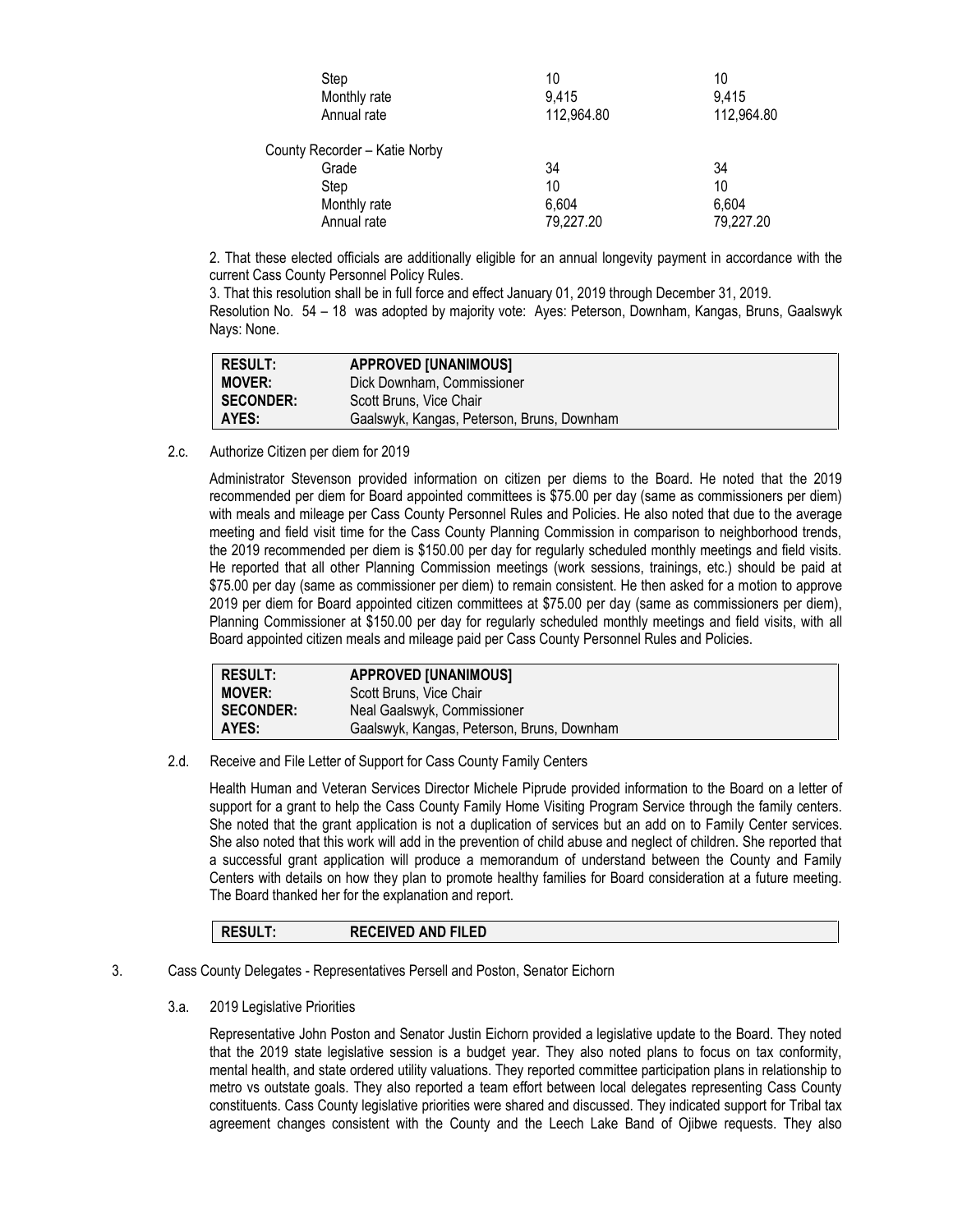acknowledged the Boards request to engage local communities before State Highway decisions are made. The Board thanked them for attending the meeting and their interest in Cass County.

**RESULT: RECEIVED AND FILED**

#### 4. Sandra Norikane - Chief Financial Officer

## 4.a. Public Hearing - Renaming Paquet Lake

Chairman Kangas opened the public hearing to consider the renaming of Paquet Lake to Poquet Lake at 9:32am. Chief Financial Officer Sandra Norikane report that a petition was received in the Auditor-Treasurer's Office to rename Paquet Lake to Poquet Lake on October 16, 2018. She noted that the petition met the statutory requirements of Minnesota Statute 83A.05, subd 2. On November 6, 2018 the County Board reviewed the petition and set December 18, 2018 for the public hearing on this matter, following proper notice in accordance with Minnesota Statute 83A.06. Petitioners paid a bond of \$150 to cover costs of notice which was approved by the County Attorney. She also reported that notice was published in the County's official paper, the Pilot Independent, as well as the Pine Cone Press the weeks of November 19, November 26 and December 3, 2018. Additionally, certified notice was sent to the Department of Natural Resources, the Birch Lake Town Board Chair, and the City of Hackensack Council mayor. She also noted that all certified mailings were accepted. One member of the Community, Sue Falk, commented at the hearing representing Birch Lake Township and her family with no opposition to the name change. Darrin Hoverson with the MNDNR attended the hearing and provided history regarding lake names and changes. Chairman Kangas closed the public hearing at 9:35am and asked for a motion to adopt Resolution 57-18 renaming Paquet Lake to Poquet Lake and to notify the Minnesota Department of Natural Resources of the naming for inclusion on future public water listings.

Commissioner Peterson offered Resolution No. 57-18 and moved its adoption, Commissioner Downham seconded:

WHEREAS, the County Board of Cass County is given the authority in Minnesota Statutes (§83 A.05 through §83 A.07) to name lakes, rivers and streams within the County.

WHEREAS the County Board of Cass County hereby makes the following Finding of Facts:

- 1. The required petition was received by the Auditor-Treasurer from legal voters of residence requesting to change the name of Paquet Lake, Minnesota Public Water No. 11-381, located in sections 20,29 of Township 140 North, Range 30 West in Cass County, Minnesota. Such petition was filed with the Cass County Auditor-Treasurer on the 16<sup>th</sup> day of October 2018. This petition met the statutory requirements of Minnesota Statute 83A.05, sub 2.
- 2. The Auditor-Treasurer requested and the County Board ordered a time and location for the hearing on the petition which was held more than 30 days after the order was made.
- 3. The notice of the public hearing was published for three weeks in the official newspaper of the County on the following dates: November 19, 2018, November 26, 2018, and December 3, 2018. Service of the notice of hearing made to the Commissioner for the Department of Natural Resources, the Director of Waters, the Birch Lake Town Board chair, and the City of Hackensack Council mayor by certified mail.
- 4. A public hearing was held at 10:00 a.m. on December 18, 2018, at the Cass County Courthouse after proper notice to Birch Lake Township, the City of Hackensack, and the Department of Natural Resources; and
- 5. The Minnesota Department of Natural Resources Director reviewed the request for the name change and responded that the name "Poquet Lake" does not duplicate the name of any existing lakes in the State of Minnesota.
- 6. The County Board of Cass County heard from all interested persons on changing the name of the lake.

NOW THEREFORE, BE IT RESOLVED by the County Board of Cass County hereby renames the lake "Poquet Lake", and

THAT Cass County hereby notifies the Minnesota Department of Natural Resources of the naming for inclusion on future public water listings.

Resolution No. 57-18 was adopted by majority vote: Ayes: Peterson, Downham, Kangas, Bruns, Gaalswyk Nays: None.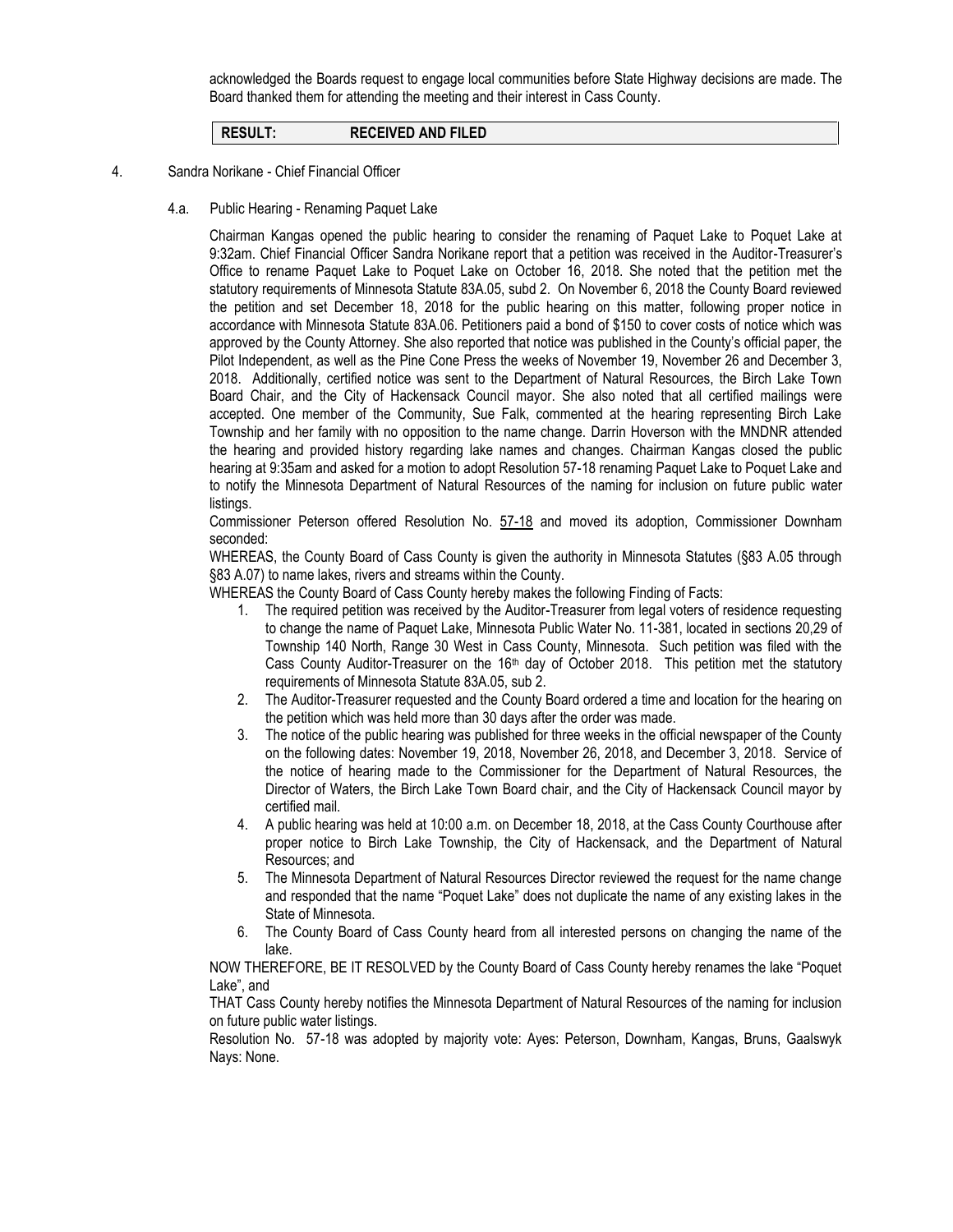| <b>RESULT:</b>   | <b>APPROVED [UNANIMOUS]</b>                |
|------------------|--------------------------------------------|
| <b>MOVER:</b>    | Jeff Peterson, Commissioner                |
| <b>SECONDER:</b> | Dick Downham, Commissioner                 |
| AYES:            | Gaalswyk, Kangas, Peterson, Bruns, Downham |

## 4.b. 2019 Property Tax Levy by Fund

Chief Financial Officer Sandra Norikane provided a summary of the 2019 budget process. She noted that all timelines under statute have been accomplished. This included three meetings with the citizens budget committee, the truth and taxation hearing, informing decision makers that the recommended levy of 1.00% includes labor contract obligations at 2.00% of the budget, \$418,000 in property tax relief from our local option sales tax revenue, and a capital fund levy of \$600,600. She also noted \$300 of fund balance use in the Recorder's office. She reported an increase in payment in lieu of tax from \$1.50 per acre to \$2.0 per acre, stability in health insurance and no debt service. She then asked for a motion to adopt Resolution 55-18 establishing the Property Tax Levy for 2019 by fund.

Commissioner Downham offered Resolution No. 55 – 18 and moved its adoption, Commissioner Peterson seconded:

WHEREAS, A County Board shall conduct a public hearing prior to the adoption of its final property tax levy, and

WHEREAS, after proper public notice said public hearing was held on December 6, 2018, and

WHEREAS, M.S. 275.07 requires the County Board to adopt a property tax levy prior to December 28, 2018, and

WHEREAS, M.S. 275.50 to 275.56 define the levying authority of the County Board, and

WHEREAS, the 2019 Budget Committee has evaluated said financial information and formulated recommendations.

NOW, THEREFORE, BE IT RESOLVED: That the Board of Commissioners do hereby approve the following individual fund tax levies for 2019 in the stated amounts:

| General Revenue                                  | \$11,790,130  |
|--------------------------------------------------|---------------|
| Library                                          | 373,709       |
| Road and Bridge                                  | 3,739,824     |
| Capital Projects                                 | 600,600       |
| Welfare - PH/SS/VS                               | 5,214,366     |
| Welfare - Public Assistance Administration       | 1,485,122     |
| Longville Ambulance Subordinate Service District | 503.000       |
| Gross Levy                                       | \$23,706,751  |
| Less County Program Aid                          | (1, 175, 838) |
| Certified Levy                                   | \$22,530,913  |

BE IT FURTHER RESOLVED: That the Cass County Auditor-Treasurer is hereby authorized and directed to spread the levy on the tax rolls of the County.

Resolution No. 55 – 18 was declared adopted upon the following vote: Ayes: Peterson, Downham, Kangas, Bruns, Gaalswyk Nays: None.

| <b>RESULT:</b>   | <b>APPROVED [UNANIMOUS]</b>                |
|------------------|--------------------------------------------|
| <b>MOVER:</b>    | Dick Downham, Commissioner                 |
| <b>SECONDER:</b> | Jeff Peterson, Commissioner                |
| AYES:            | Gaalswyk, Kangas, Peterson, Bruns, Downham |

#### 4.c. 2019 Revenues and Expenditures by Fund

Ms. Norikane provided Resolution 56-18 with 2019 revenues and expenditures by fund and asked for a motion to adopt Resolution 56 -18 Revenues and Expenditures by Fund.

Commissioner Gaalswyk offered Resolution No. 56 – 18 and moved its adoption, Commissioner Bruns seconded:

WHEREAS, The Board considered the relevant information regarding the 2019 Cass County Budget, and

WHEREAS, The budget requests, revenue projections, levy data and needs of Cass County have been duly considered.

NOW, THEREFORE, BE IT RESOLVED: That on the recommendation of the Cass County Budget Committee as amended, the Board of Commissioners do hereby approve the 2019 budget as follows: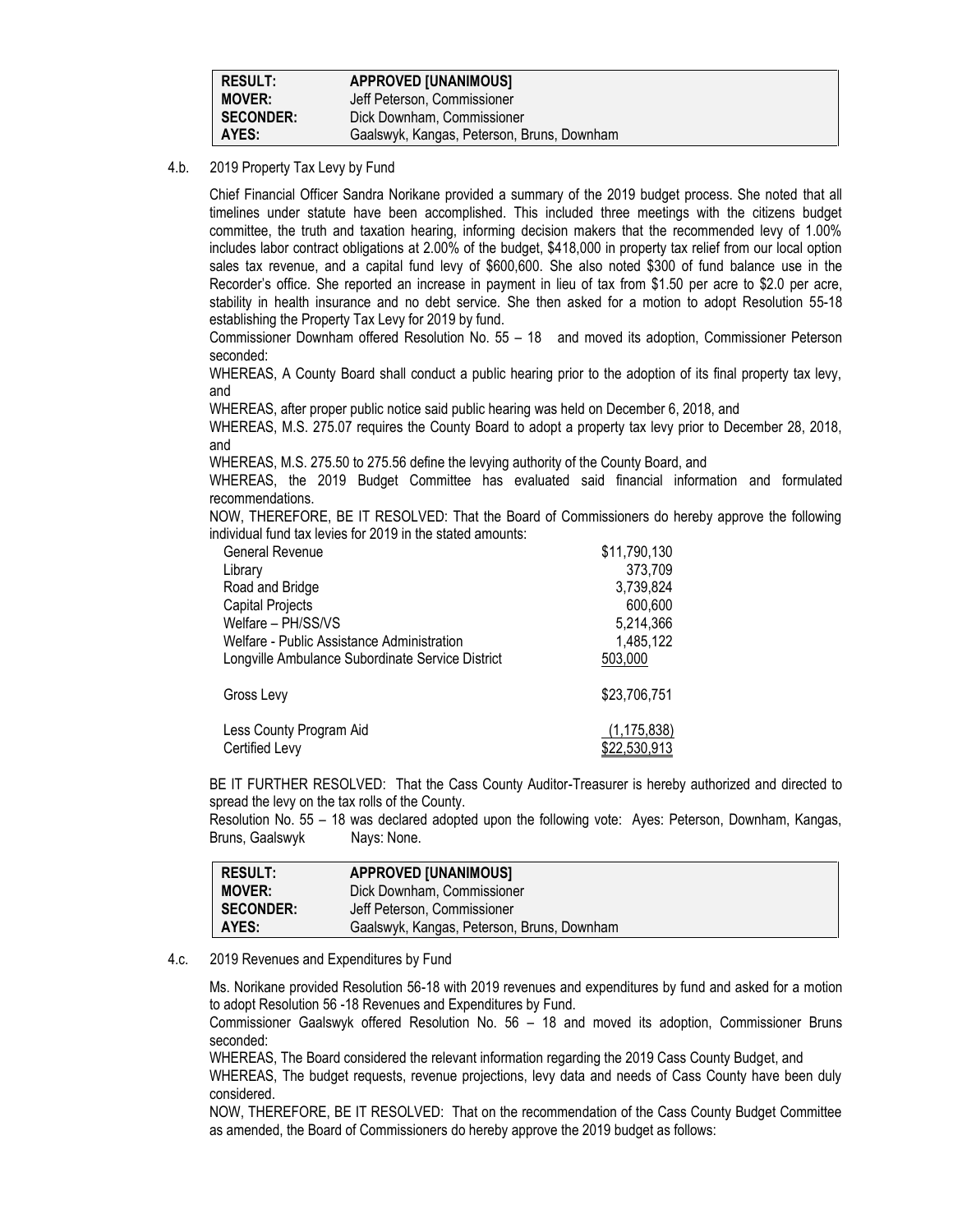|                                    | Revenues   | Expenditures |
|------------------------------------|------------|--------------|
| General Revenue                    | 22,541,463 | 22,289,421   |
| Self Insurance                     | 4,700,000  | 4,700,000    |
| Road & Bridge                      | 13,449,824 | 13,449,824   |
| Health, Human, & Veterans Services | 15,081,654 | 15,081,654   |
| Capital Projects                   | 600,600    | 600,600      |
| Unorganized Towns                  | 300,000    | 300,000      |
| Land Department                    | 2,321,850  | 2,321,850    |
| <b>Environmental Trust</b>         | 80,000     | 80,000       |
| Kitchigami Library                 | 373,709    | 373,709      |
| Total                              | 59,449,100 | 59,197,05    |
|                                    |            |              |

details of which are available in the office of the Cass County Chief Financial Officer for public inspection during normal business hours.

Resolution No. 56 – 18 was declared adopted upon the following vote: Ayes: Peterson, Downham, Kangas, Bruns, Gaalswyk Nays: None.

| <b>RESULT:</b>   | <b>APPROVED [UNANIMOUS]</b>                |
|------------------|--------------------------------------------|
| <b>MOVER:</b>    | Neal Gaalswyk, Commissioner                |
| <b>SECONDER:</b> | Scott Bruns, Vice Chair                    |
| AYES:            | Gaalswyk, Kangas, Peterson, Bruns, Downham |

4.d. 2019 Unorganized Levy, Revenues/Expenditures by fund

Ms. Norikane provided Resolution 58-18 with the 2019 Unorganized Levy and revenue and expenditures. She then asked for a motion to adopt Resolution 58-18 Unorganized Levy, Revenue and Expenditures for 2019. Commissioner Downham offered Resolution No. 58 - 18 and moved its adoption, Commissioner Peterson seconded:

WHEREAS, the Cass County Board of Commissioners acts as township authority for unorganized areas of Cass County and,

WHEREAS, the Cass County Board has considered revenue projections, levy data, and budget needs of the unorganized areas of Cass County for 2019.

NOW, THEREFORE, BE IT RESOLVED that the Board of Commissioners do hereby approve the following tax levy and Budget for 2019 for Cass County Unorganized Townships:

| Certified Net Levy | \$245,000.00 |
|--------------------|--------------|
| Revenue Budget     | \$300,000.00 |
| Expenditure Budget | \$300,000.00 |
|                    |              |

Resolution No. 58 -18 was declared adopted upon the following vote: Ayes: Peterson, Downham, Kangas, Bruns, Gaalswyk Nays: None.

| RESULT:       | <b>APPROVED [UNANIMOUS]</b>                |
|---------------|--------------------------------------------|
| <b>MOVER:</b> | Dick Downham, Commissioner                 |
| I SECONDER:   | Jeff Peterson. Commissioner                |
| I AYES:       | Gaalswyk, Kangas, Peterson, Bruns, Downham |

4.e. 2018 Indirect Cost Transfers

Ms. Norikane provided details on 2018 year-end transfers as follows: transfer from Land Department to General Fund for indirect costs in the amount of \$85,000.00 and transfer from ESD Zoning and Solid Waste for indirect costs in the amount of \$135,000.00. She then asked for a motion to approve the transfers as presented.

| <b>RESULT:</b>   | <b>APPROVED [UNANIMOUS]</b>                |
|------------------|--------------------------------------------|
| <b>MOVER:</b>    | Neal Gaalswyk, Commissioner                |
| <b>SECONDER:</b> | Scott Bruns, Vice Chair                    |
| AYES:            | Gaalswyk, Kangas, Peterson, Bruns, Downham |

4.f. 2019 Equipment List by Fund

Ms. Norikane provided the 2019 equipment list noting a slight increase over 2018 in the amount of \$10,000. She also noted that the current list includes the \$600,600 levy effort towards the 5-year capital plan. She then asked for a motion to approve 2019 equipment list as presented in the total amount of \$2,134,174.00.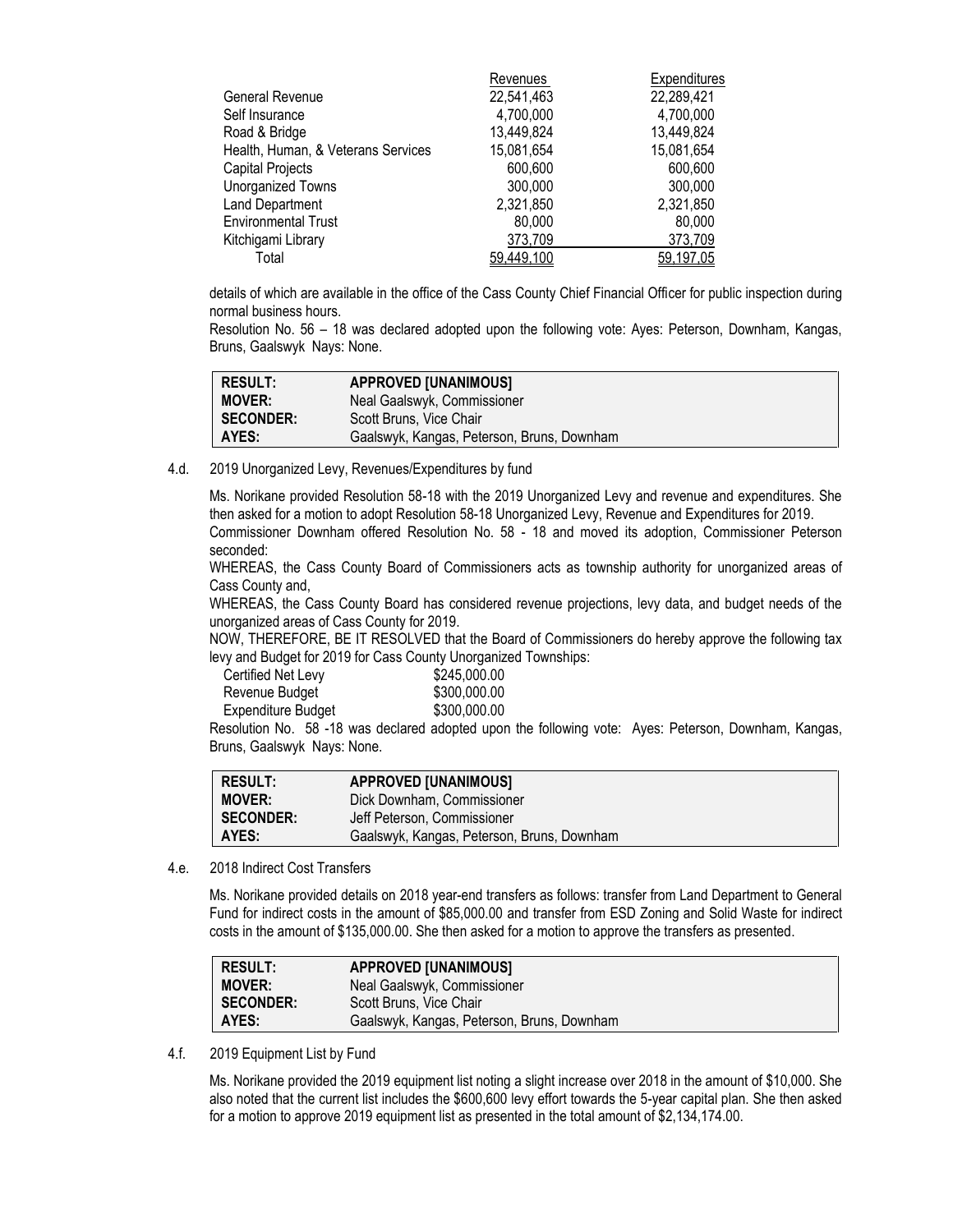| <b>RESULT:</b>   | <b>APPROVED [UNANIMOUS]</b>                |  |
|------------------|--------------------------------------------|--|
| <b>MOVER:</b>    | Jeff Peterson, Commissioner                |  |
| <b>SECONDER:</b> | Dick Downham, Commissioner                 |  |
| AYES:            | Gaalswyk, Kangas, Peterson, Bruns, Downham |  |

## 4.g. 2019 Published Budget

Ms. Norikane provided the 2019 Published Budget. She noted a that the document will be published on December 26 in the official county newspaper.

| <b>RECEIVED AND FILED</b><br><b>RESULT:</b> |  |
|---------------------------------------------|--|
|---------------------------------------------|--|

- 5. Theresa Eclov Faith in Action
	- 5.a. 2018 Update

Faith in Action Executive Director Theresa Eclov provide an update to the Board. She reported that Faith in Action was a non-profit 501c3 organization based in Hackensack since 2001. She also reported that the main role of the organization is to connect people to resources. Current assistance to those in need includes transportation for appointments, shopping, and clinics. She also reported volunteers assisting with homemaking, chores, home repair and changing light bulbs. It was noted a strong core of volunteers from the central part of the county. She also noted 120 volunteers served over 276 people in our community driving over 120,000 miles to date in 2018. This was an increase in miles driven in comparison to 2017 with just over 104,000 miles. She noted some miles driven using the recently purchased wheelchair accessible van. She noted that transportation is the biggest need today. She explained that there is no age or income guidelines to request help. She also reported that the organization is funded from state and federal grants for senior services and fund raisers with churches and businesses. She reported aging volunteers sometimes serving those younger than themselves as another challenge for the organization and asked the Board and those in attendance to encourage others to volunteer. The Board thanked her for the report.

## **RESULT: RECEIVED AND FILED**

#### 6. Mardi Harder - MN Extension

6.a. Memorandum of Agreement 2019-2021

University of Minnesota North East Regional Director Mardi Harder provided the 2019-2021 Memorandum of Agreement and Amendment for Board consideration. She noted that the three-year agreement reflects the contract for services process for positions with cost details (2.2% increase in 2019; 2.0% increase in 2020; 2.0% increase in 2021). It was noted that the total county levy investment in the contract for services positions for the 4-H Program Coordinator (1.0 FTE) and Principal Office and Administrative Specialist (.55 FTE) in 2019 is \$105,984. It was also noted that this amount was included as a line item in the 2019 Extension budget request that was reviewed by the Citizen Budget Committee. She then asked for a motion to approve the 2019-2021 Memorandum of Agreement and Amendment between Cass County and the University of Minnesota for a fulltime County 4-H Program Coordinator position and .55 FTE Principle Office and Administrative Specialist position.

| <b>RESULT:</b>   | <b>APPROVED [UNANIMOUS]</b>                |
|------------------|--------------------------------------------|
| <b>MOVER:</b>    | Jeff Peterson, Commissioner                |
| <b>SECONDER:</b> | Neal Gaalswyk, Commissioner                |
| AYES:            | Gaalswyk, Kangas, Peterson, Bruns, Downham |

- 7. Kevin Lee Longville Ambulance Subordinate Service District
	- 7.a. 2018 3rd Quarter Report

North Memorial Ambulance Manager Kevin Lee of the Brainerd Region and Director of Out State Operations Rick Wagner presented the 3rd quarter 2018 report for the Longville Ambulance Subordinate Service District (LASSD). They informed the Board that the LASSD had Advanced Life Support (ALS) crews on every shift in Longville during the 3rd quarter and that they are fully staffed. It was noted that the LASSD billed 252 patients vs the budgeted amount of 175. They also noted that their revenues were: \$58,456 favorable to budget due to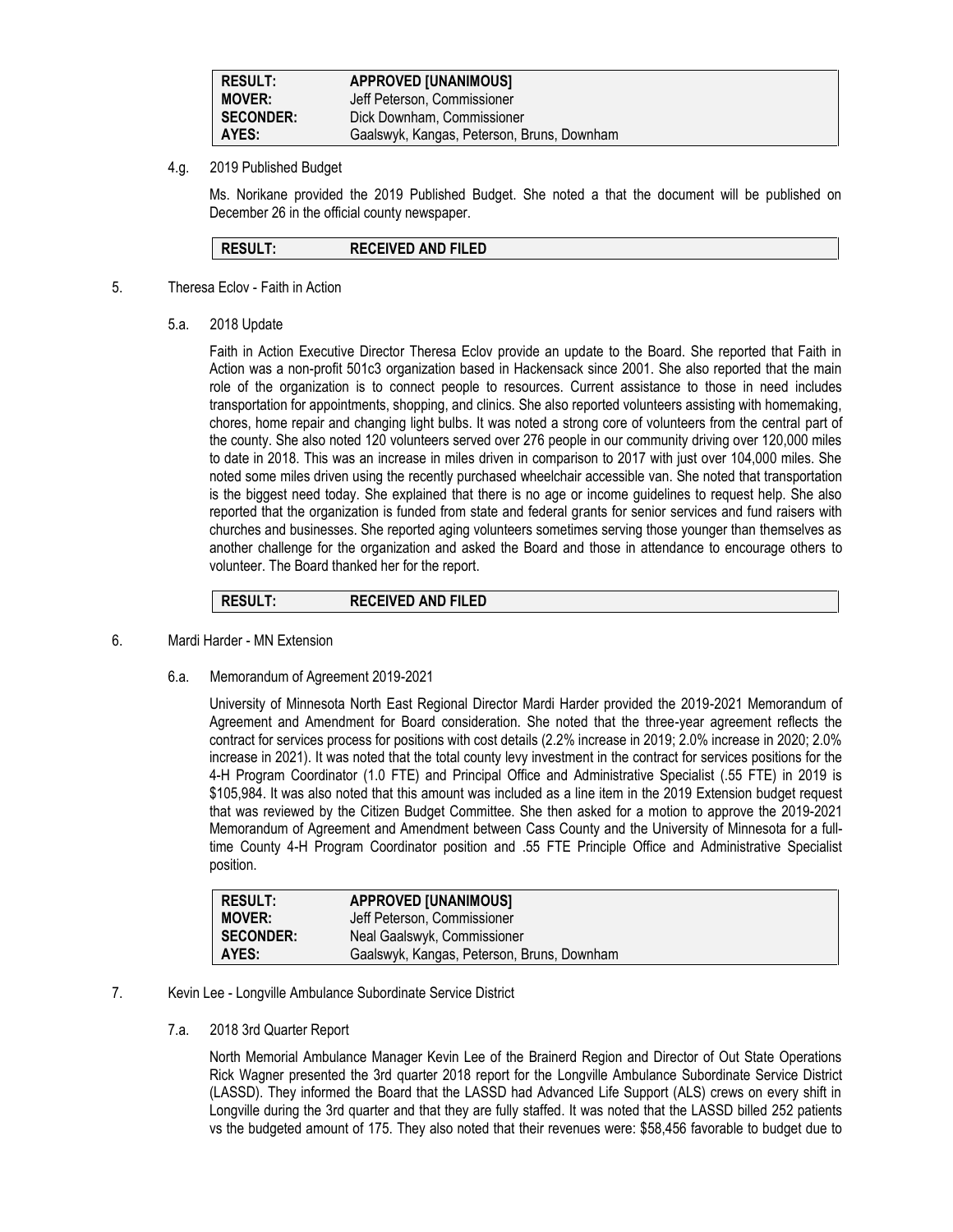increased volumes. Their revenue deductions were: 63.5% vs a budget of 58.9%. Their expenses were: \$12,892 favorable to budget with a margin of 22.3%. They added that they continue to be active with the Cass County Emergency Services Board presenting at the annual Cass County EMS conference in Walker and Pillager. They also reported that their overall satisfaction score is 96.88% with the national average score of 93.79% and their destination hospitals during the 3nd quarter were Bemidji – 15; Brainerd – 42; Cass Lake – 05; Crosby – 27; Deer River – 06; Grand Rapids – 02; Park Rapids – 03; and Air Care – 06. The Board thanked Mr. Lee and Mr. Wagner for the report.

## **RESULT: RECEIVED AND FILED**

- 8. Chad Emery Sheriff's Office
	- 8.a. 2018 Emergency Operations Plans

Sheriff's Deputy Chad Emery provided the 2018 Emergency Operations and MNWALK Plans for Board consideration. He noted corrections including staff contact information and backup generator fuel supply capacity. He also clarified volunteer management registration noting some requirements when reporting to specific types of disaster or emergency sites. He then asked for a motion to approve 2018 Emergency Operations and MNWALK Plans.

| <b>RESULT:</b>   | <b>APPROVED [UNANIMOUS]</b>                |
|------------------|--------------------------------------------|
| <b>MOVER:</b>    | Dick Downham, Commissioner                 |
| <b>SECONDER:</b> | Scott Bruns, Vice Chair                    |
| AYES:            | Gaalswyk, Kangas, Peterson, Bruns, Downham |

- 9. Darrick Anderson Highway Department
	- 9.a. City of Federal Dam Maintenance Agreement

County Highway Engineer Darrick Anderson provided a letter to the Federal Dam City Council for discussion. He noted that the County provided notice of intent to end the current City street maintenance agreement pending the City's success in finding a private contractor to perform the service. He reported advertisement with no bids received by the City. He noted that the County would continue to provide City street maintenance through the until the City was successful in finding a contractor. He then asked for a motion to approve the letter to the City of Federal Dam regarding maintenance of their city streets as presented.

| <b>RESULT:</b>   | <b>APPROVED [UNANIMOUS]</b>                |
|------------------|--------------------------------------------|
| <b>MOVER:</b>    | Dick Downham, Commissioner                 |
| <b>SECONDER:</b> | Jeff Peterson, Commissioner                |
| AYES:            | Gaalswyk, Kangas, Peterson, Bruns, Downham |

9.b. Bridge Bond Funding for CR 107 Bridge 11J19

Mr. Anderson provided a letter from the Minnesota Department of Transportation. He noted that the letter informs the County that they received Motor Vehicle Sales Tax Bridge funding in the amount of \$199,640.00. He noted that the project includes the construction of new box culverts on CR 107 in Homebrook Township where recent road washouts have occurred. He also noted that the County will participate in the project with a matching \$29,940.00 from State Aid Funds. He reported that the project was not included in our 5-year Capital Plan as we were unsure on timing for funding when it was updated earlier this year. He also reported a need to update the map in the Capital plan during the normal process in June of 2019 to reflect this new project. The Board thank him for the report.

# **RESULT: RECEIVED AND FILED**

9.c. MnDOT Unofficial Detour Agreement

Mr. Anderson provided a Minnesota Department of Transportation (MnDOT) Unofficial Detour Agreement with Resolution 59-18 for Board consideration. He noted MnDOT's construction on TH 371 during the months of September and October this year resulted in a significant amount of the 371 traffic using Cass County Road 117, CSAH 45 & CSAH 5. He reported that the additional traffic resulted in a significant impact to County Road 117 causing damage to the gravel roadway and taking an excessive amount of maintenance to keep it passable. He also reported that the attached agreement provides \$33,516.67 towards the County's costs of